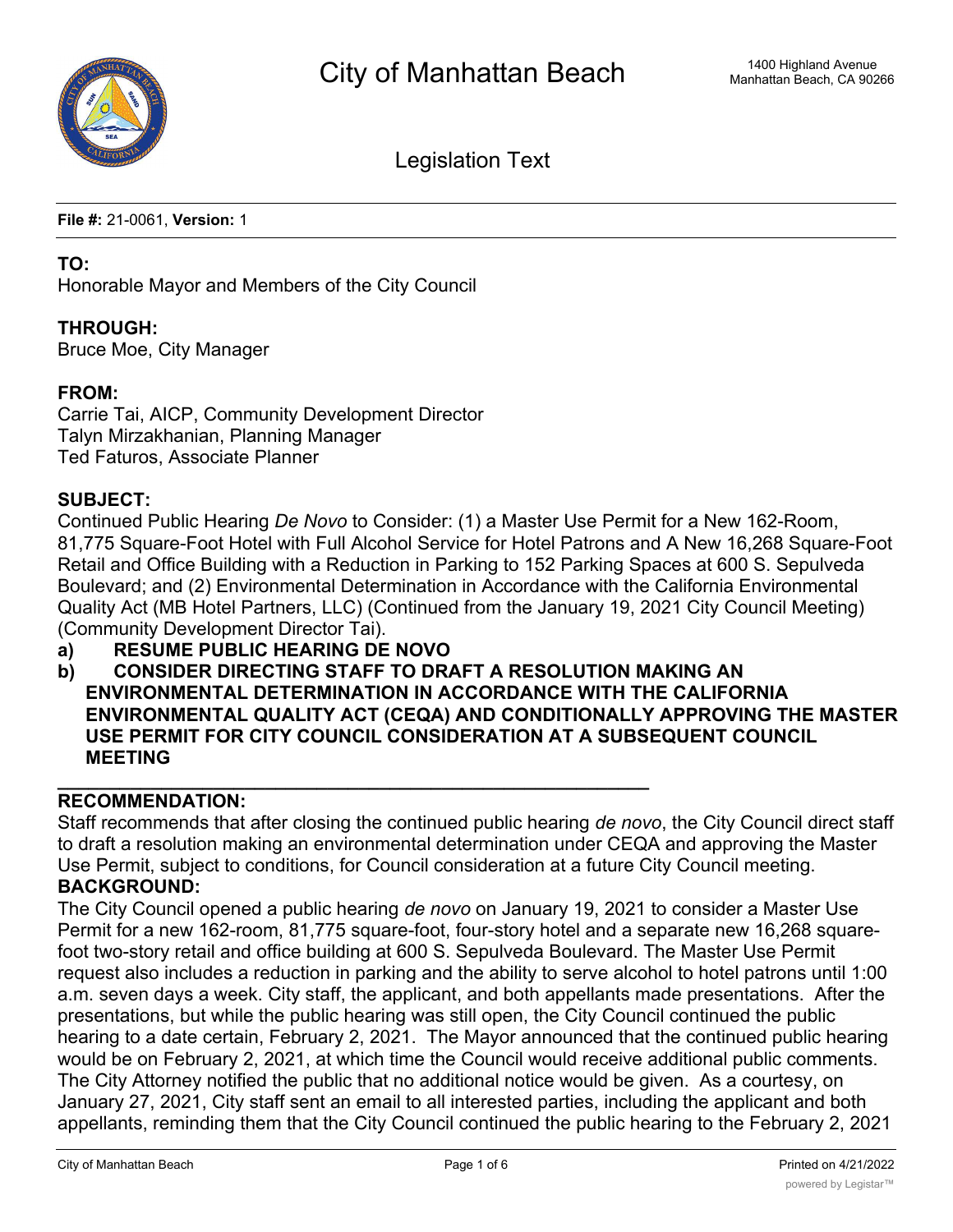City Council meeting. The email provided a link to the staff report for the February 2, 2021 City Council hearing as well as a link to the city's webpage with information on how to participate in the February 2, 2021 public hearing. Prior to opening the public hearing on January 19, 2021, the City Council unanimously approved the waiver of the appeal fees for the appellants.

# **SUPPLEMENTAL INFORMATION:**

Attached as Attachment A is the staff report from the January 19, 2021 City Council agenda packet, which is, along with documents attached to the January 19 staff report, hereby incorporated by this reference. Due to the length of the attachments to the January 19 report, staff has provided a hyperlink to the attachments to that report, as well as to other documents submitted by the applicant and both appellants after the posting of the January 19 agenda. The purpose of this Supplemental Report is to:

- 1. Address questions posed at the January 19 public hearing; and
- 2. Incorporate in the record technical reports, documents, and comments that were not part of the January 19 agenda packet when it was posted on January 13.

# 1. Questions Posed at the January 19, 2021 Public Hearing

In response to questions at the January 19, 2021 City Council meeting, the applicant has provided the following clarifications about the operations of the hotel.

The applicant has confirmed that the fitness room and library/meeting rooms located at the western portion of the hotel's third floor will be for the sole use of hotel patrons and their guests, with the term "hotel patron" defined as hotel guests who have paid for overnight accommodations. The applicant states that the fitness room and meeting rooms are intended to be an amenity for hotel patrons, as the hotel's business model does not involve renting the fitness room and library/meeting rooms to the public. These amenities on the third floor will only be physically accessible with a room key, ensuring that only hotel patrons and their guests will be able to access the third-floor amenities.

The applicant has also provided additional detail about the food and beverage service in the first-floor lounge and fourth-floor lounge and outdoor terrace. The applicant states that the fourth-floor lounge and outdoor terrace will only be physically accessible with a room key, meaning only hotel patrons will be able to access the fourth-floor lounge and terrace. Hotel patrons may bring their guests who have not paid for overnight accommodations to the access-restricted fourth-floor lounge and outdoor terrace, and the hotel's staff will serve both hotel patrons and their guests. The lounge in the first-floor lobby will not have physical access restrictions, but staff will only be allowed to serve hotel patrons who show their room key, along with guests of hotel patrons who have not paid for overnight accommodations. Guests of hotel patrons will only be served food or beverages if they are accompanied by a hotel patron with a room key. The hotel's staff will be trained to ask first-floor lounge patrons for proof of stay in the same way that the hotel's staff will be trained to ask anyone who looks under 30 years old for proof of identification to ensure that alcohol is not served to people under 21 years of age.

Staff has historically viewed such operating characteristics as an ancillary use to the primary use, rather than an "Eating and Drinking Establishment" use as defined in the Zoning Code.

To further strengthen the City's ability to enforce the hotel's operation as described, staff recommends that the following conditions be imposed in the City Council's Resolution if the project is approved: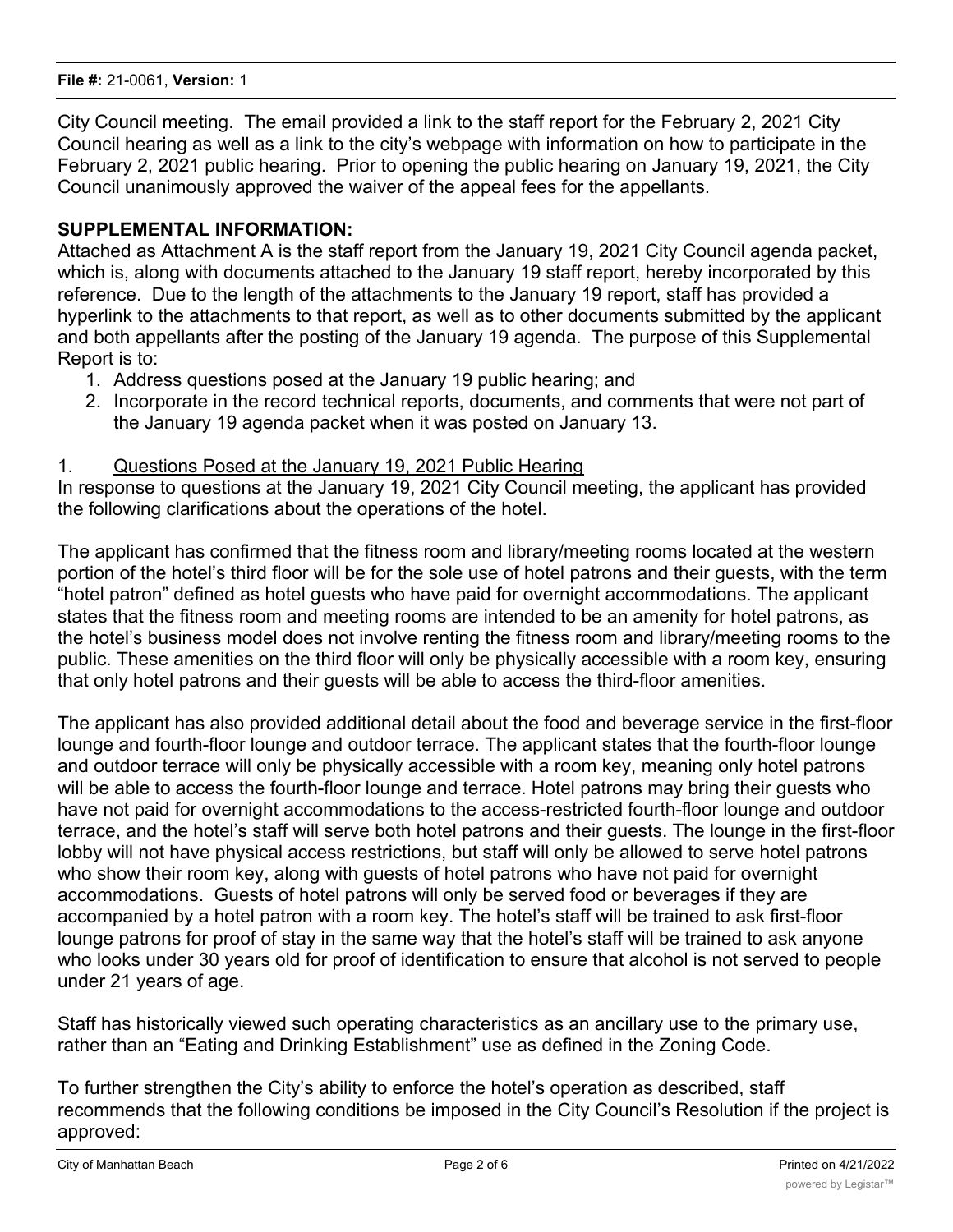- · The third-floor meeting rooms/business center and the fourth-floor lounge and outdoor terrace shall not be independently rented for any events, small or large.
- The hotel's third-floor amenities (fitness center, meeting rooms, business center, etc.) and fourth-floor lounge and outdoor terrace shall be physically accessible only with a room key, ensuring that only hotel patrons and their guests will be able to access these amenities.

### 2. Additional Materials

After the publication of the January 19 staff report and supporting documents on January 13, the applicant and appellants submitted several documents. Those documents are listed below and briefly summarized.

- · Memorandum from applicant's traffic and parking consultant, Kimley-Horn, dated January 18, 2021, regarding air quality and greenhouse gas emissions.
- · Responses from the applicant's traffic and parking consultant, Kimley-Horn, dated January 18, 2021, addressing traffic and parking comments made in a "letter prepared by TEP [MB Poet's traffic consultant], dated December 20, 2020."
- Letter from the applicant's architect, Axis/GFA Architecture + Design, dated January 19, 2021, regarding architectural screening on the third and fourth floors of the hotel's eastern façade along Chabela Drive, as well as the need to revise the plans in order to remove the stairs on the northern part of the property leading from the subterranean garage to the property to the north.
- · Letter from Keith E. McCullough of AlvaradoSmith, dated January 19, 2021- Letter from the applicant's attorney stating that "the [appellants''] appeal erroneously asserts that the project is not subject to a categorical exemption from CEQA", that "much of appellants' material is not substantial evidence...", and that to "assume a zero environmental baseline, as appellants do, is contrary to law."
- MB Poets "revised appeal report", emailed to the City on January 18, 2021. The majority of the revised appeal report is composed of the appellant's original appeal documents. New information in the appeal report includes the following, much of which incorporates recycled arguments that have previously been addressed in the January 19, 2021 staff report:
	- o An excerpt from an unidentified source regarding shared parking methodologies.
	- o A revised parking and traffic report from the appellant's traffic engineer Craig S. Neustaedter, dated January 17, 2021. The revised appeal report recycles previous arguments made by the appellant in the past which have already addressed by staff, but asserts the new claim that the hotel will presumably charge room rates that are charged by 310 Hotels, and thus the 310 Hotel category from the Institute of Transportation Engineer's (ITE) Parking Generation Manual, Fifth Edition should be used in the parking analysis, instead of the 312 Business Hotel category used in Kimley -Horn's parking analysis. As noted in the January 19, 2021 staff report, the 312 Business Hotel is the appropriate land use category because the project's characteristics most closely match the description of a 312 Business Hotel over the 310 Hotel use as described in ITE's Parking Generation Manual, Fifth Edition. Further, nowhere in ITE's Parking Generation Manual, Fifth Edition does it state that hotel room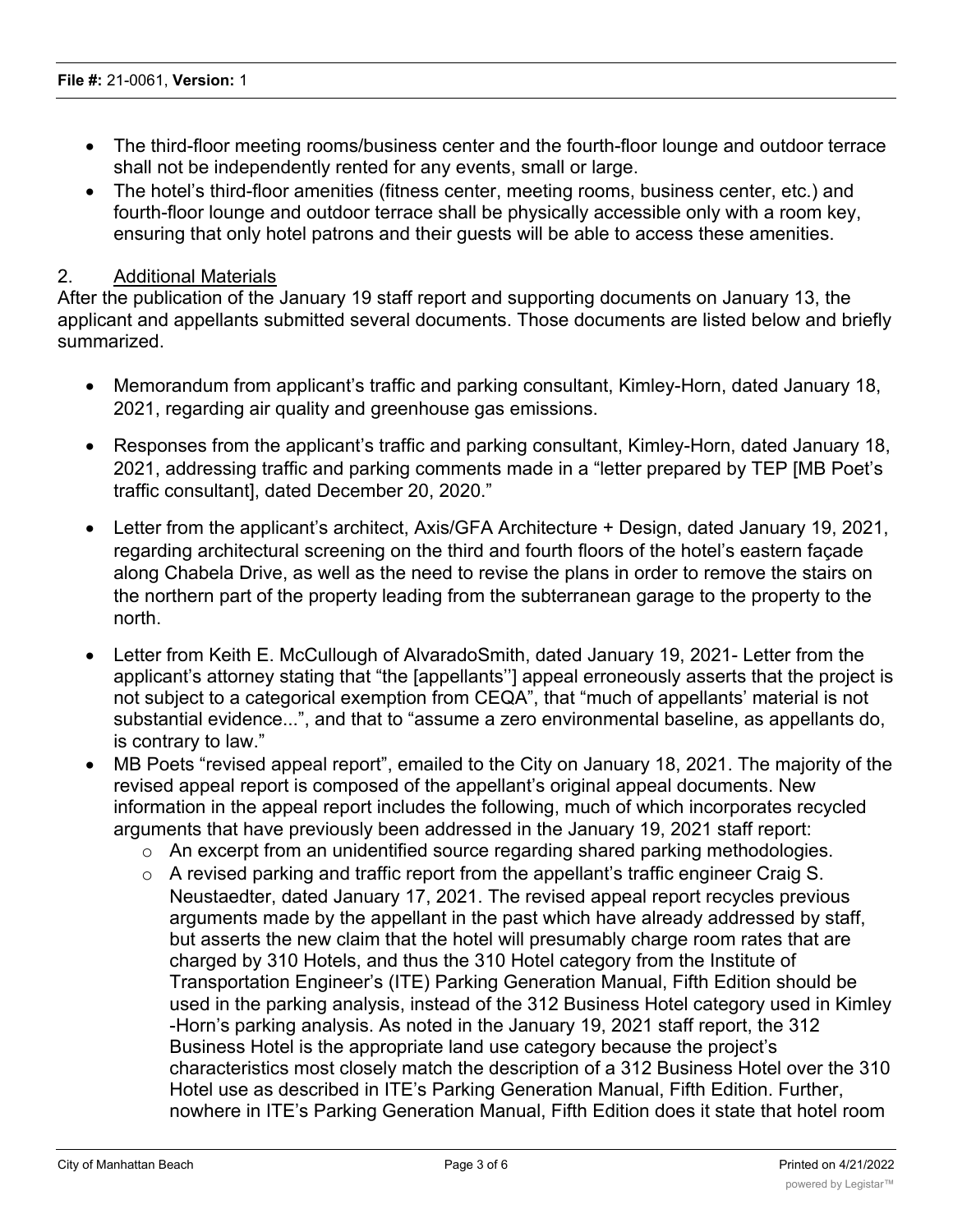rates should be considered when choosing the most appropriate hotel category from the manual.

- $\circ$  A letter from the appellant's alcohol consultant Lauren C. Tyson, dated December 14, 2020.
- o An undated letter from Michael Rendler, AIA, regarding egress provided with stairs on the northern part of the property leading from the subterranean garage to the property to the north.
- $\circ$  An undated, unsigned letter analyzing room rates of other hotels in Manhattan Beach and arguing that the hotel should be classified as a 310 Hotel, not a 312 Business Hotel based on the room rates.
- o A letter from Steve Rogers Acoustics, the appellant's noise consultant, dated December 14, 2020 regarding "rebuttal testimony by applicant's consultant MBI on 11/18/2020."
- o A letter from Steve Rogers Acoustics, the appellant's noise consultant, dated January 16, 2021 regarding "rebuttal of staff report dated January 14, 2021 and MBI addendum to Noise Technical Memorandum dated January 12, 2021."
- o City Council Resolution No. 14-0064, which governs the Shade Hotel located at 1221 N. Valley Drive.
- $\circ$  A letter from the appellant's alcohol consultant Lauren C. Tyson, dated January 18, 2021.
- o A "rebuttal of staff report comments on parking and traffic deficiencies in appeal report" from the appellant's traffic engineer Craig S. Neustaedter, dated January 17, 2021.
- · Memorandum from Michael Baker International (MBI), the City's environmental consultant, dated January 19, 2021, with rebuttals to "the two documents prepared by [MB Poets' noise expert] Steve Rogers Acoustics (SRA)" dated December 14, 2020 and January 16, 2021, which recycles previous arguments made by the appellant in the past and already addressed by staff, but also claims that the hotel's assumed room rates should make the hotel be categorized as a 310 Hotel from the Institute of Transportation Engineer's Parking Generation Manual, 5<sup>th</sup> Edition, instead of the 312 Business Hotel category chosen by the applicant's traffic and parking consultant.
- Letter from Jordan R. Sisson, Esq. of Gideon Kracov, attorney for the appellant UNITE HERE Local 11, dated January 19, 2021. The letter provides a report from Tom Brohard and Associates claiming that the Kimley-Horn Traffic Study is "fatally flawed". The letter also provides a report from SWAPE claiming that MBI's Air Quality Technical Memorandum "fails to adequately evaluate the Project's air quality, health risk, and greenhouse gas impacts."

These documents are either attached to this report, or a link has been provided, and are hereby incorporated by this reference.

# Rebuttals

Traffic and parking consultant Kimley-Horn has provided a rebuttal to the traffic and parking claims made in the letter dated January 19, 2021 from the appellant UNITE HERE Local 11's attorney Gideon Kracov. The City's Traffic Engineer has reviewed Kimley-Horn's responses and endorses the conclusions made in the report in his own memorandum (see attached). The City's Traffic Engineer has also provided a response to the parking and traffic comments in MB Poets documents from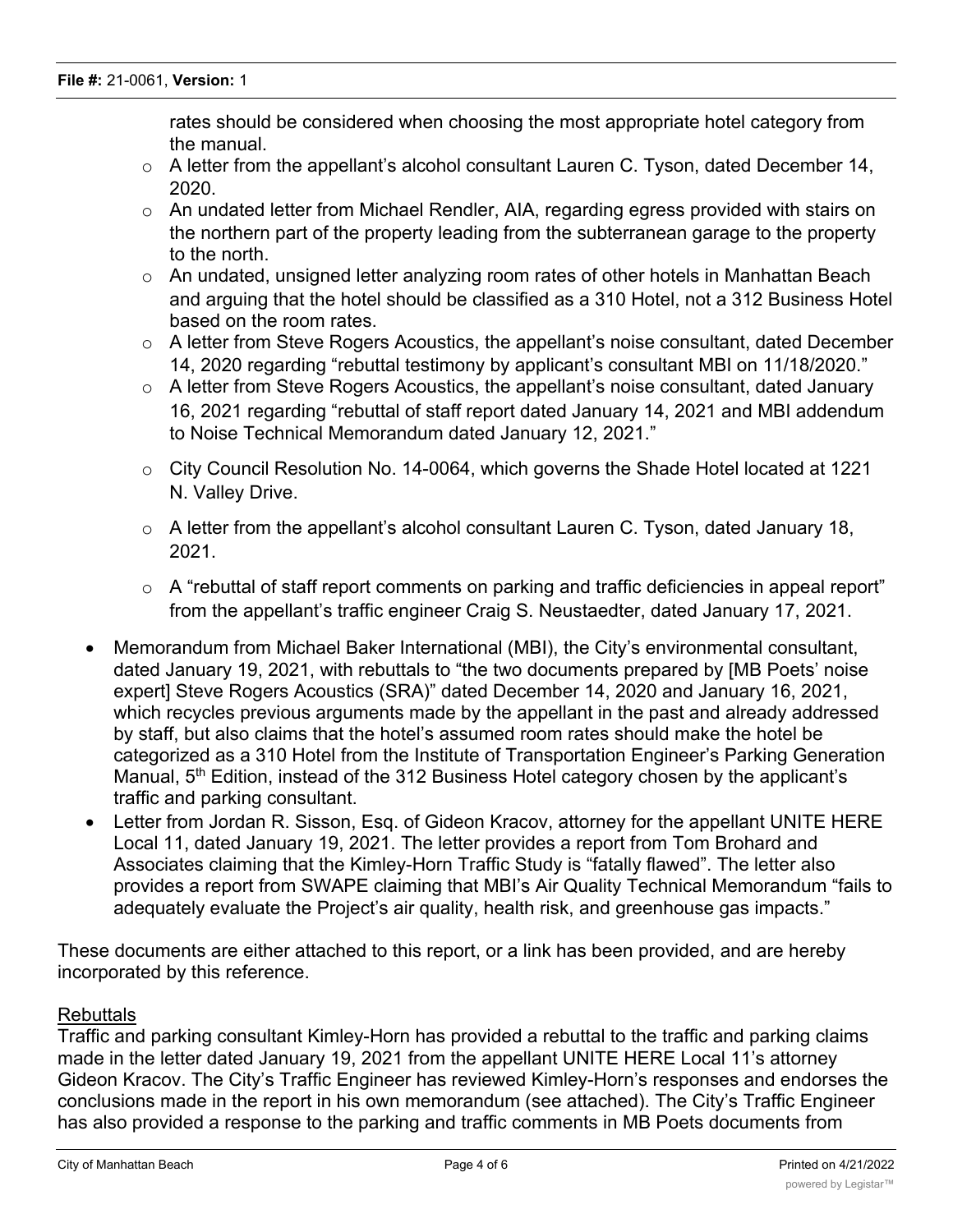January 18, 2021, and that response has also been attached.

The City's environmental consultant, MBI, has prepared a rebuttal regarding the air quality and greenhouse gas emissions claims made in the letter dated January 19, 2021 from the appellant UNITE HERE Local 11's attorney Gideon Kracov. MBI's rebuttal explains why the original Air Quality Technical Memorandum, dated September 21, 2020, correctly followed all required methodologies for determining the project's impacts on air quality, and again concludes the at the project will not have a significant impact on air quality. MBI's rebuttal, dated January 25, 2021, is attached.

### **ENVIRONMENTAL REVIEW:**

The Project is Categorically Exempt from the requirements of the California Environmental Quality Act (CEQA), pursuant to State CEQA Guidelines Section 15332 (Infill Development Projects) exemption, as it meets the definition of infill development; would be consistent with the applicable General Plan designation and all applicable General Plan policies as well as with the applicable zoning designation and regulations; occurs within city limits on a project site of no more than 5 acres substantially surrounded by urban uses; would be located on a site that has no habitat for endangered, rare, or threatened species; would not result in any significant effects relating to traffic, noise, air quality, or water quality; and could be adequately served by all required utilities and public services. Further, none of the exceptions to the use of a categorical exemption apply to the Project.

Please refer to the January 19 staff report for the reasons supporting this conclusion. Staff has reviewed all public comments and documents submitted by the appellants after the publication of the staff report on January 13, 2021. Staff has also obtained and independently reviewed all rebuttals from consultants, and nothing submitted changes staff's conclusion that the Class 32 exemption from CEQA is appropriate and the required findings for the Master Use Permit and reduced parking request can still be made with confidence. The documents submitted by the applicant and by the City's consultants referenced above reinforce staff's conclusion.

# **CONCLUSION:**

The City Council has the following options:

- 1. Direct staff to draft a resolution approving the MUP, subject to reasonable conditions, for Council consideration at a subsequent Council meeting.
- 2. Direct staff to draft a resolution denying the MUP, for Council consideration at a subsequent Council meeting.
- 3. Refer the matter to staff to perform an initial study and appropriate additional environmental assessment.
- 4. Continue the matter to a future council meeting.

Staff recommends Option 1.

#### **LEGAL REVIEW:**

The City Attorney has reviewed this report and determined that no additional legal analysis is necessary.

#### **ATTACHMENTS:**

- 1. Staff Report for Agenda Item No. 10 (January 19, 2021)
- 2. Attachments for Agenda Item No. 10 (January 19, 2021) (Web-Link Provided)